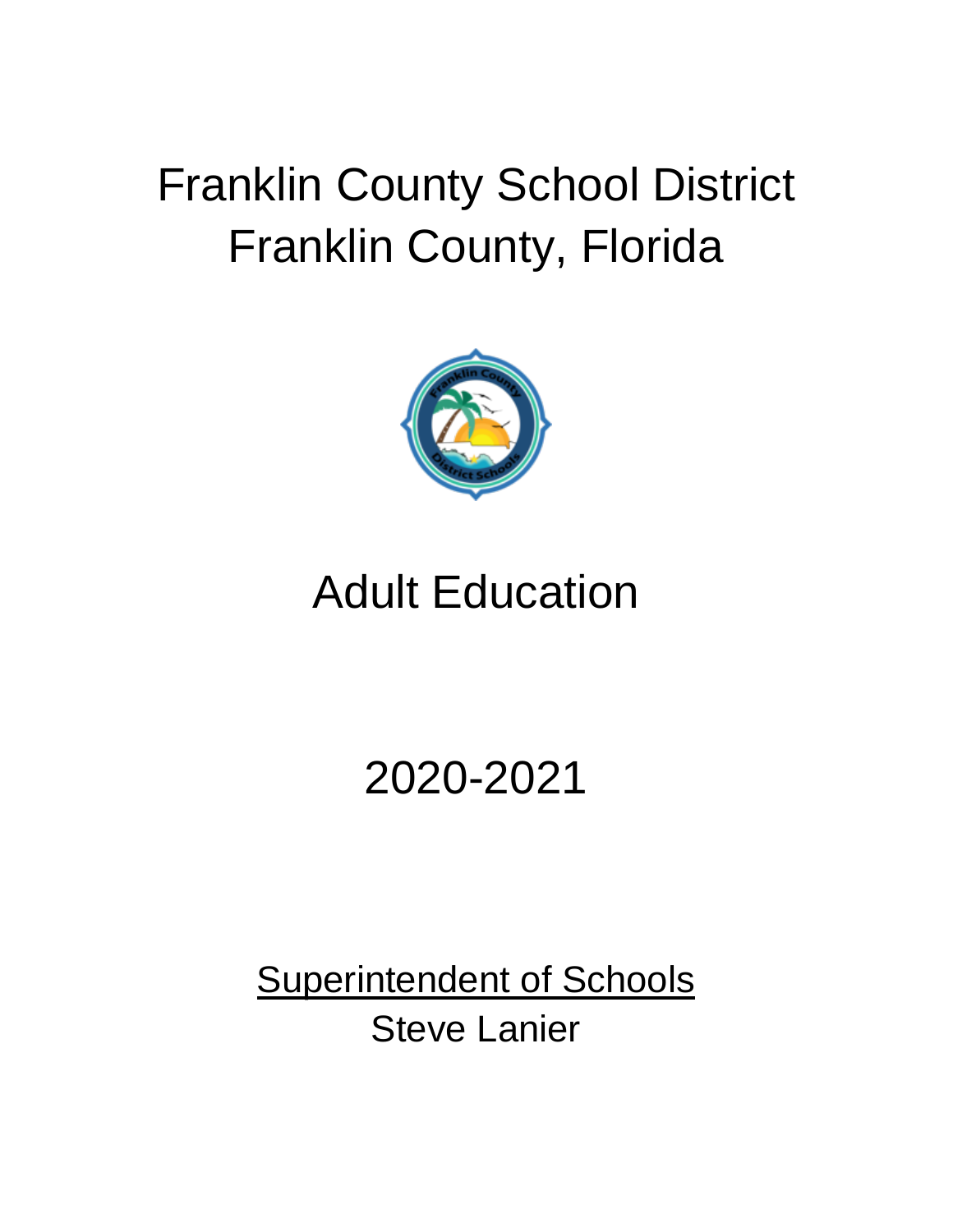# **PROGRAM DESCRIPTION**

The Franklin County School District Adult Education program is located at Franklin County School District Office (formerly Brown Elementary). Classes run Monday through Thursday from 6pm – 8pm EST. Due to Covid-19, we are implementing a hybrid plan of instruction. Two days per week will be offered in face-to-face fashion at the Adult School classroom and two days per week will be offered virtually. Students may choose either option or a combination of the two.

The District shall, in cooperation with the Franklin County Sheriff's Office, offer GED prep at the Franklin County Jail. The program, at this time, will be strictly virtual due to Covid-19 considerations. Classes will run Monday-Thursday from 6pm-8pm EST.

The adult education program shall be developed and periodically adjusted on the basis of systematic and continuing study of the community and its people, seeking primarily to serve the general educational needs of adults as individuals, parents, family members and citizens.

The adult education program will follow the School Board approved Franklin County School District calendar. The calendar can be accessed on the District website using the link below: <https://www.franklincountyschools.org/>

#### **Adult Basic Education (ABE), Levels 0.0 to 8.9**

The purpose of this program is to offer basic literacy and functional skills education for adults who are performing below the 9th grade level. The program of studies includes reading, language arts, and mathematics. Mastery of basic skills is based on student performance at the eighth grade level (8.9) as determined by pre and post-testing on the Test of Adult Basic Education (TABE), an assessment instrument, approved by the State of Florida, for adult students.

Adult Basic Education courses of instruction which are conducted in English are designed to improve the employability of the state's workforce through instruction in mathematics, reading, language, and workforce readiness skills at grade level equivalency 0.0 to 8.9. The curriculum for our district is the *Essential Ed* web-based program

#### **GED® Preparation**

GED® course of instruction prepares students for academic and personal success through obtaining the necessary skills required to pass the GED® test and earn a State of Florida High School Diploma. This program strives to motivate students not only to obtain the diploma, but also to utilize the acquired skills in the workforce and to achieve career and job placement success.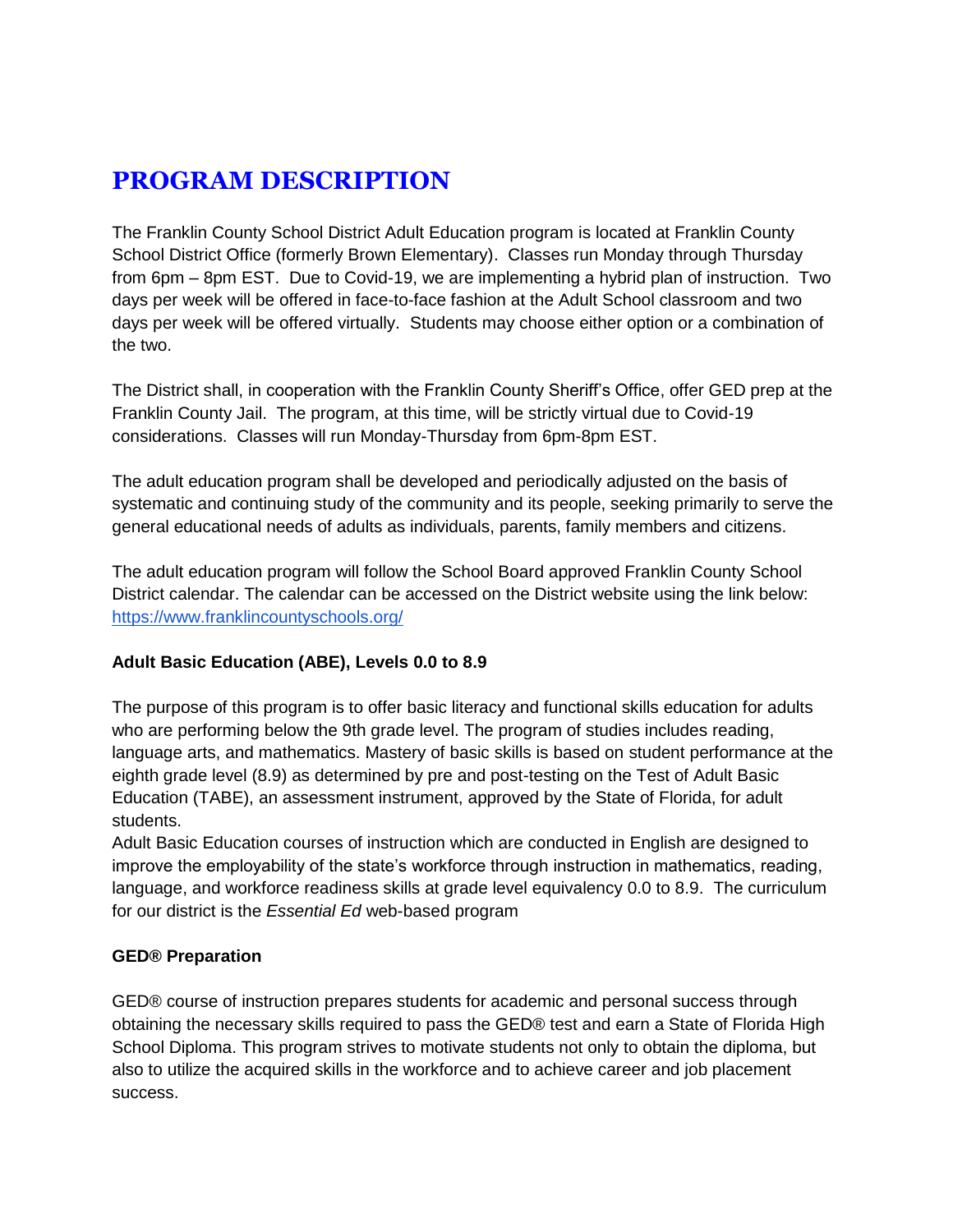#### **GED® Test**

The GED® Test provides adults with an opportunity to earn a high school diploma that will enable them to obtain employment or advancement enroll in higher education or technical training or fulfill a lifelong goal. Adults who successfully pass the GED® Test in Florida are awarded a State of Florida High School Diploma. The GED® Test is computer-based. Due to Covid-19 we are no longer offering the test at the Franklin County School District office (formerly Brown Elementary). Tests are being proctored and monitored online through Pearson and the state. Further information can be found at the link below:

<https://ged.com/>

# **REGISTRATION AND ENROLLMENT**

Registration follows the guidelines as delineated in Florida State Board Rule 6A10.0381, Registration of Adult Students. Enrollment in the adult education program is limited to individuals who are beyond compulsory school age and have legally withdrawn from school. For enrollment in Franklin County School District Adult Education, candidates must submit:

- Completed registration form including a social security number
- Documentation for residency verification
- Tuition fees

## **Student Enrollment**

#### **New Student**

A student who was not previously enrolled in Franklin County School District Adult Education in the current year or prior reporting year.

#### **Continuously Enrolled Student**

A student who was previously enrolled in Franklin County School District Adult Education in the current year or prior reporting year.

#### **Age Rule (GED®)**

Rule 6A-6.021 F.A.C. allows students who are 16 or 17 years of age to take the GED® test before their cohort if they have extenuating circumstances. Under-Age GED® candidates who are not enrolled in school and are under eighteen can request an exemption. Students and parents/guardians are required to complete a "Request for GED® Age Waiver" form, (FM-4563). Upon administrative approval, the form will be submitted to the GED® Testing Service.

#### **Student Registration Form**

[Florida Department of Education Adult Education Student Registration Form](http://www.fldoe.org/core/fileparse.php/7522/urlt/StudentDataSummaryForm.pdf)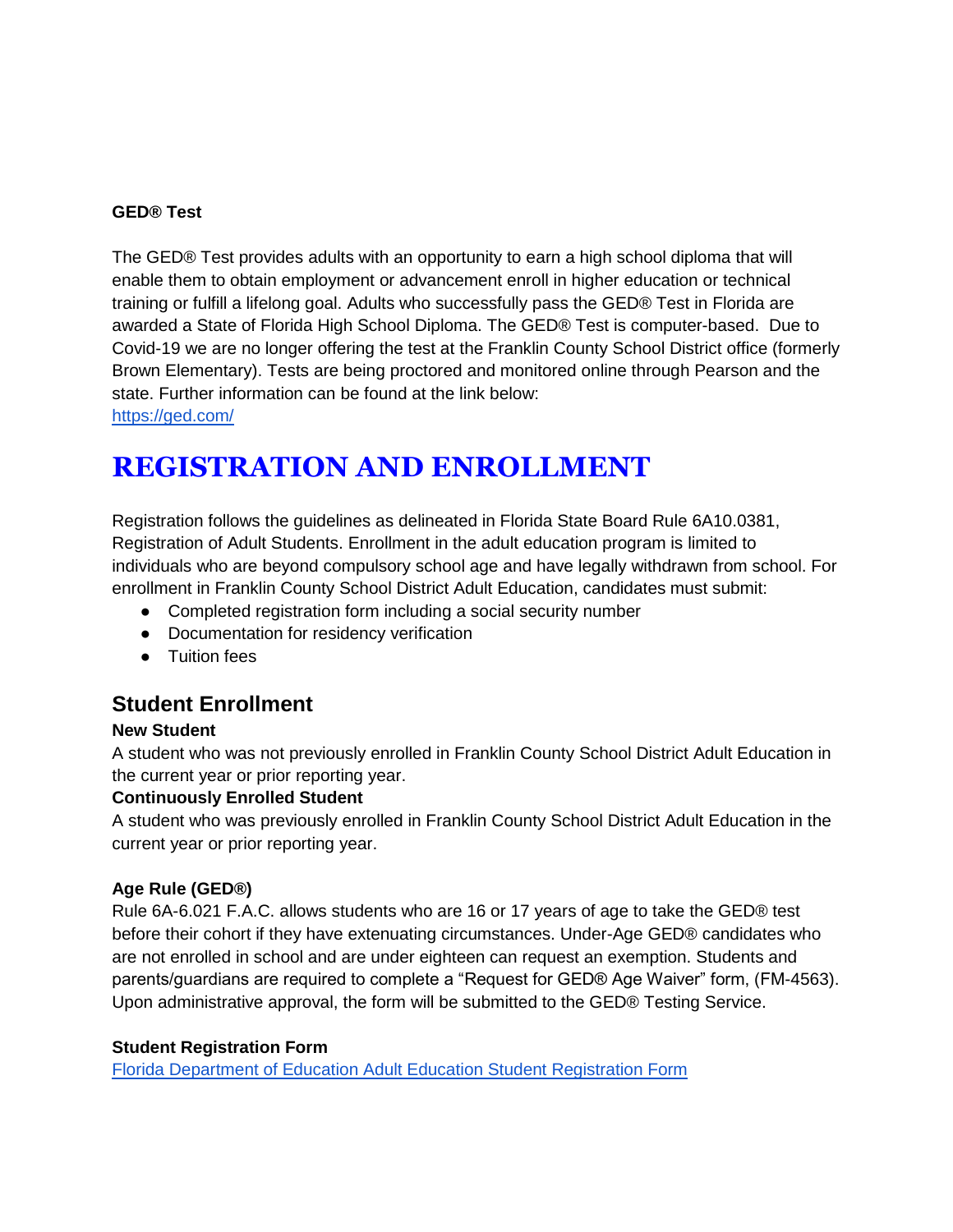#### **Adult Education Student Fee Status**

<http://www.fldoe.org/core/fileparse.php/18496/urlt/1718-101325.pdf>

### **Placement**

Students entering the program are required to take a placement test called the Test of Adult Basic Education (TABE) within the first (12) hours of instruction and obtain a reportable initial educational functioning level.

#### **TABE 11/12 Procedures for Placement**

The following procedures should be used to ensure a student has a reportable initial functioning level and to determine an initial placement.

**[Flowchart](http://www.fldoe.org/core/fileparse.php/7522/urlt/TABE1112-IPFC.pdf)** 

| <b>TABE</b>   | <b>LEVEL</b>     | <b>SCORE</b> |
|---------------|------------------|--------------|
| <b>TABE L</b> | Literacy         | $0.0 - 3.9$  |
| <b>TABE E</b> | Easy             | $0.0 - 5.9$  |
| <b>TABE M</b> | Medium           | $2.0 - 7.9$  |
| <b>TABE D</b> | <b>Difficult</b> | $4.0 - 10.9$ |
| <b>TABE A</b> | Advanced         | $7.0 - 12.9$ |

Listed below are the placement levels based on the TABE test scores:

#### **Enrollment into GED® Prep**

- Students enrolling into GED® Prep must be pretested to determine if they are ABE Level 5 (9.0 to 10.9) or ABE Level 6 (11.0 to 12.9).
- Students must test above a 9th grade level in at least one subject.
- To move from ABE Level 5 to ABE Level 6, students must be post-tested. Students are not post-tested when they reach Level 6.

# **ATTENDANCE PROCEDURES**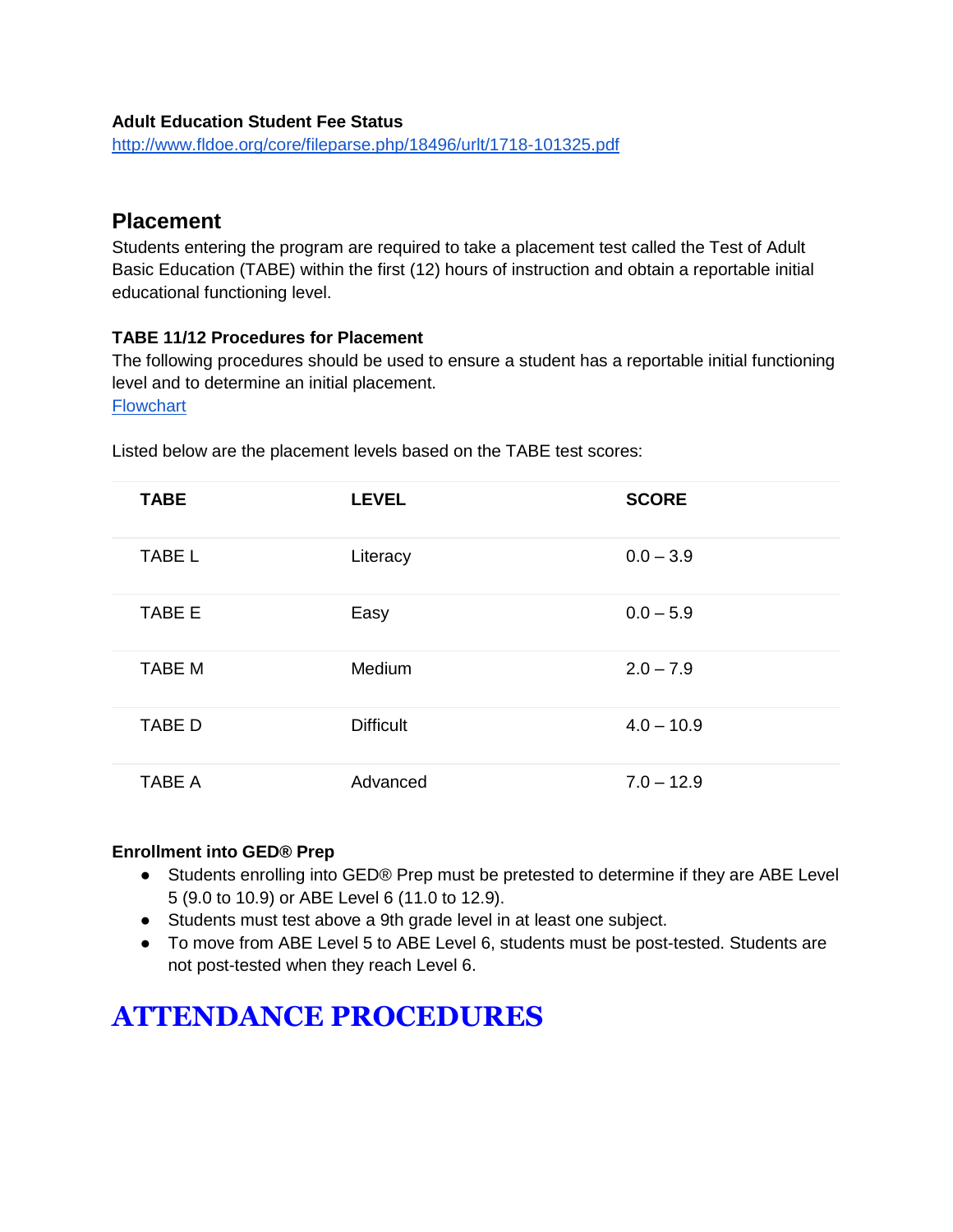Each site is responsible for providing accurate attendance data. To ensure proper reporting, detailed information and training should be provided to instructional staff. See the section titled Professional Development for more information.

Attendance will be recorded:

- Manually using Franklin County School Adult Education sign-in sheets, and
- Digitally (i.e., FOCUS electronic gradebook or a spreadsheet approved by the Adult Education Coordinator, etc.) and should be completed by the end of each class period.

Withdrawals and re-entries are recorded in the electronic gradebook. See the section titled Professional Development for the link to access information on how to use the electronic gradebook.

## **Withdrawal/Re-entry**

#### **Student Withdrawal Due to Nonattendance**

- Occurs upon the sixth consecutive absence for adult general education classes not including the first (12) instructional/assessment hours.
- The effective withdrawal day will be the last day of attendance in class.
- Adult education teachers will:
	- complete a student withdrawal form and submit to the Adult Education Coordinator and the MIS Director.
	- document the withdrawal in the electronic gradebook.

#### **Re-entry**

Re-entering is the term used when a student has been withdrawn from a class and subsequently re-enters the same class.

#### Re-entry Fees

If a student has been withdrawn and returns during the same semester, fees will not apply and the student will continue in the previously enrolled classes. The Adult Education Coordinator and the MIS Director will be notified and the student re-enrolled. If a student returns during a new semester, fees will apply.

#### **Documenting Withdrawal/Re-entry in Electronic Gradebook**

[Attendance Codes](http://www.fldoe.org/core/fileparse.php/8861/urlt/0094063-appendb.pdf)

# **ROLES AND RESPONSIBILITIES**

## **Adult Education Coordinator**

#### **Training, Certification, Professional Development**

Coordinate and document training, certification, and professional development for Adult Education staff.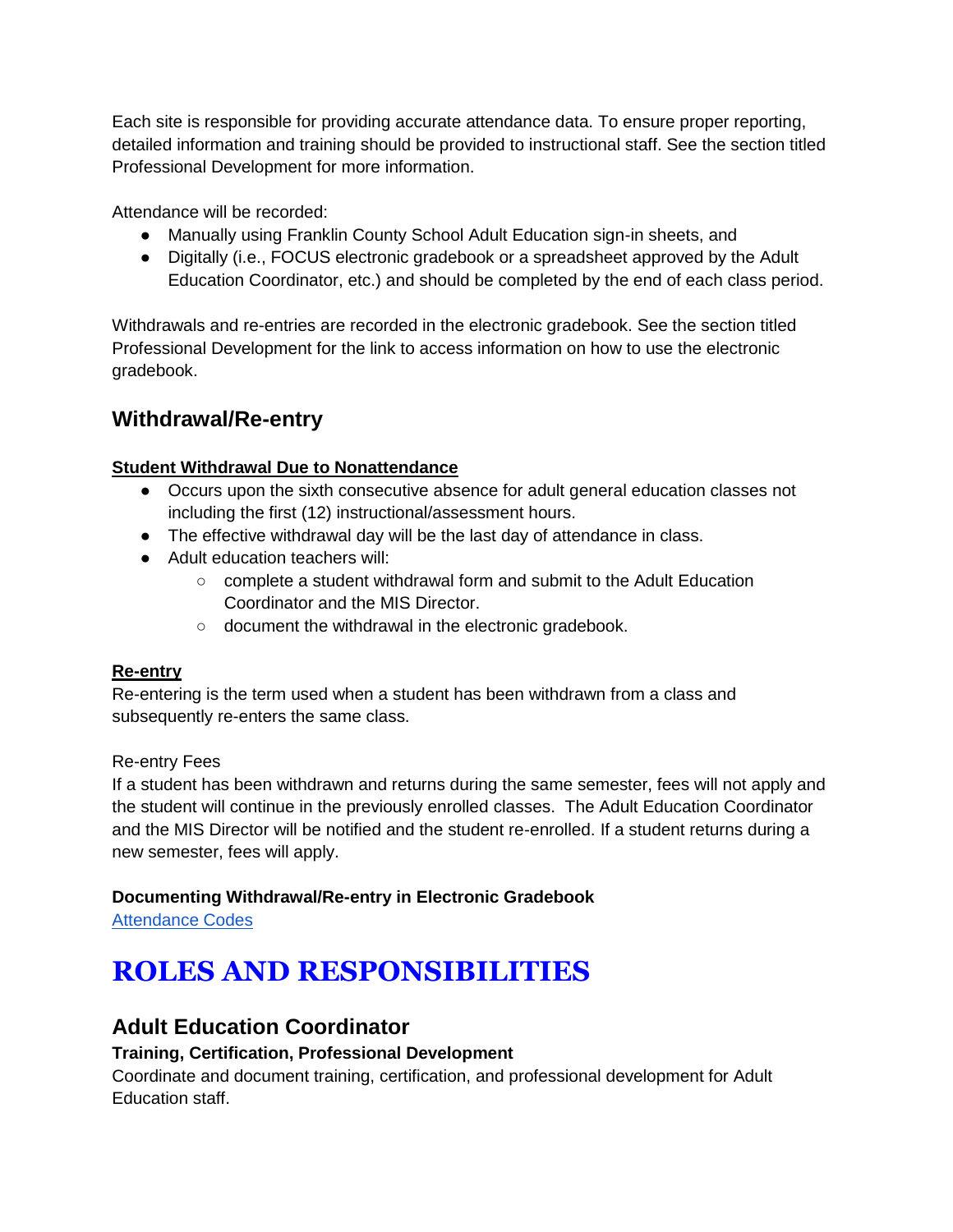#### **Data Reporting**

Collect data from instructional sites regarding attendance and data collection on a monthly basis. Monitor for missing, incomplete, or incorrect data.

#### **Staff Meetings**

Schedule and document quarterly and monthly staff meetings.

#### **MIS Director**

**Surveys**

- Monitor for annual release of survey dates; develop internal schedule based on released survey dates that allows for adequate time to review and make corrections prior to data submission closings for surveys F, G, W, X, and S.
- Communicate internal schedule to Adult Education Staff and coordinate quarterly meetings.
- Follow District procedure regarding load date, data validation, exception report, and data submission.

#### **Meetings**

Plan and schedule a mandatory face-to-face meeting preceding surveys F and G to ensure accuracy of data.

#### **Data Reporting**

- Annually review the FDOE updated data reporting handbook to monitor for changes in data collection and reporting; provide timely updates to Adult Education staff regarding data collection and reporting.
- Review monthly attendance and student data reports; identify missing, incomplete, or incorrect data.

### **Adult Education Teachers**

#### **New Students**

- Submit new student registrations to Adult Education Coordinator and MIS Director no later than (24) hours upon receiving registration.
- TABE test new students within (12) hours of instruction; report scores to Adult Education Coordinator and MIS Director no later than (24) hours of test completion.

#### **Pre- and Post-testing**

- Ensure TABE certification is up to date.
- Comply with TABE policies and procedures.
- Report post-test scores to Adult Education Coordinator and MIS Director no later than 24 hours of test completion.

#### **Attendance**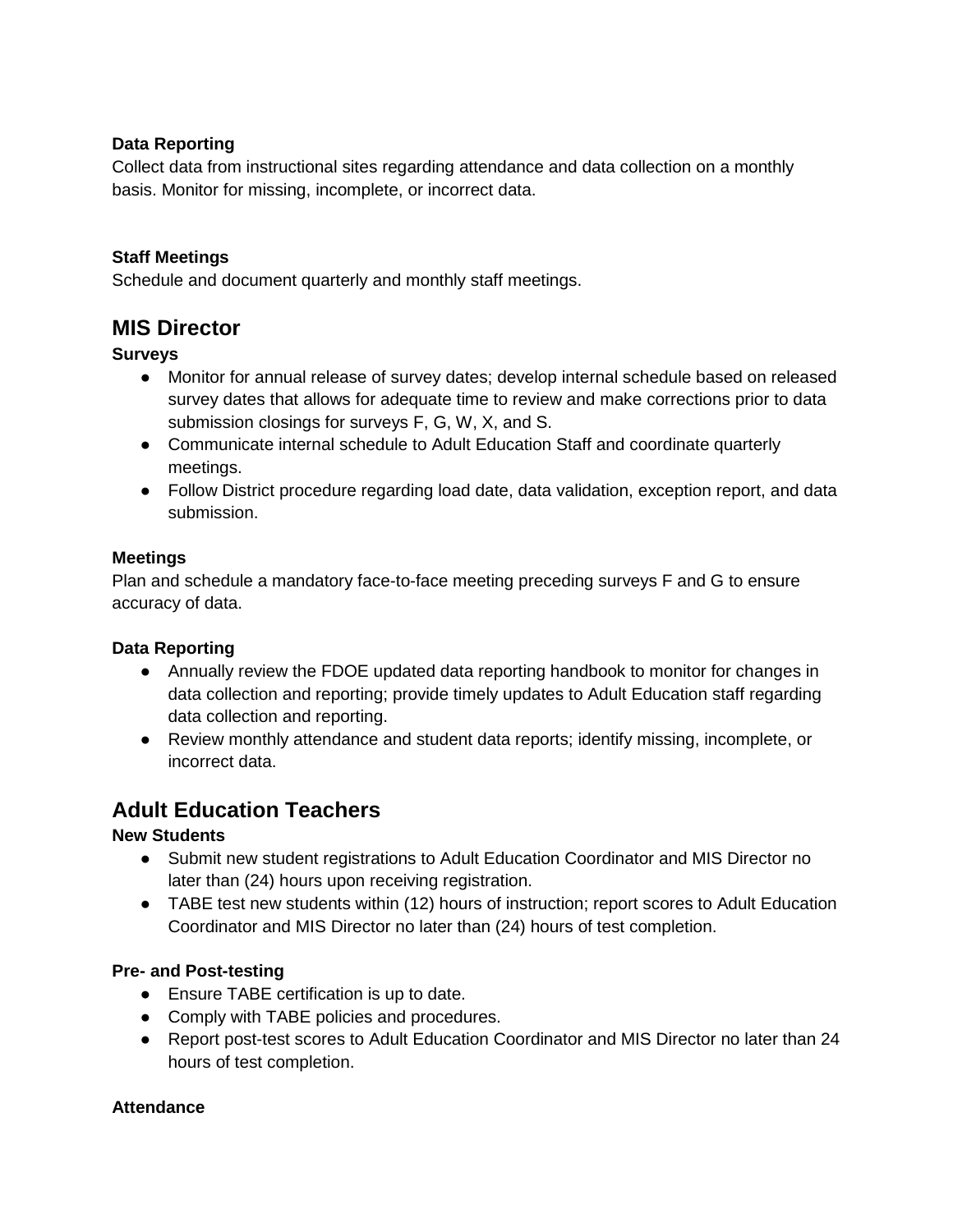- Electronic Gradebook- Teachers will record attendance for every class without exception.
- Sign-in Sheet Teachers will verify student attendance with a sign-in sheet for every class without exception.
- Monitor student attendance for sixth consecutive absence; follow procedures for student withdrawal.

#### **Records**

Maintain accurate and comprehensive records including:

- attendance sign-in sheets
- student registrations
- student pre- and post-testing data

#### **Reports**

Prepare and submit reports to Adult Education Coordinator and MIS Director including:

- monthly attendance
- student data collection
- student progress
- program issues

#### **Meetings**

Be in attendance for monthly and quarterly staff meetings.

# **DATA COLLECTION AND REPORTING PROCEDURES**

## **Survey Timeline**

Data will be entered no later than one week after load date has opened. WDIS exception and validation reports will be downloaded from WDIS no later than two weeks after load date has opened.

## **Instructional Hours**

All adult general education instructional hours must be reported in accordance with the procedures specified in Rule 6A-10.0381, F.A.C.

#### **Minimum (12) Contact Hours**

A student must participate in at least 12 contact hours of instructional activity (10 hours of direct instruction and two hours of testing for placement purposes) within a reporting period to be counted as fundable enrollment. The adult education teachers must track the actual attendance hours up to the point at which a student receives 10 hours of direct instruction. If the student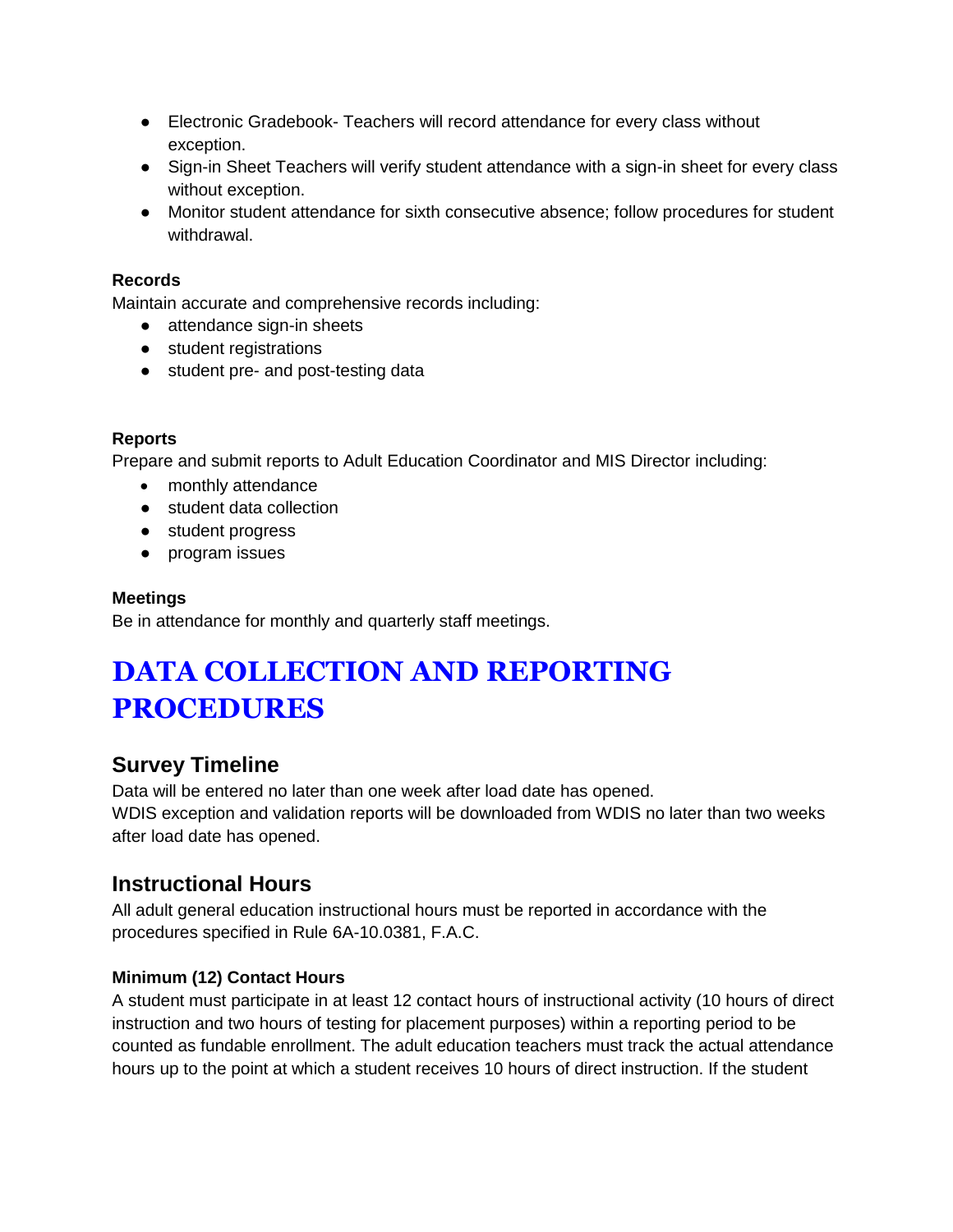does not meet the 10 hours of direct instruction, *the actual number of hours of attendance*, not the originally scheduled hours, are reported.

#### **Re-entry**

If a student who was withdrawn due to non-attendance, re-enrolls during the reporting period within 30 days of the initial withdrawal and attends without an additional six consecutive absences, the instructional hours are reported form the first date of enrollment to the end of the reporting survey.

## **Pre- and Post-testing Data Collection and Reporting**

[Procedures for Initial Placement of Adult General Education Students](http://www.fldoe.org/core/fileparse.php/7522/urlt/TABE1112-IPFC.pdf) [Post-testing and Determination of Learning Gains](http://www.fldoe.org/core/fileparse.php/7522/urlt/TABE1112-PosttestLCPFC.pdf)

## **Data Collection and Reporting Resources**

- **Program & Accountability Performance [Resources](http://www.fldoe.org/academics/career-adult-edu/adult-edu/resources.stml)**
- **Student Data Summary Form Data Element Crosswalk** [Data Element Crosswalk](http://www.fldoe.org/core/fileparse.php/7522/urlt/StudentDataSummaryForm-DataElementCrosswalk.pdf)
- **2017-18 Student Information System Database Requirements** [2017-18 Student Information System](http://www.fldoe.org/accountability/data-sys/database-manuals-updates/2017-18-student-info-system/)
- **Workforce Development Information System (WDIS)** [WDIS Handbook](http://www.fldoe.org/accountability/data-sys/CCTCMIS/dcae-dis/WDIS-handbooks.stml)
- **WIOA Reporting and Accountability [Requirements](http://www.fldoe.org/core/fileparse.php/7515/urlt/WIOA-RA-Req.pdf)**

# **BEST PRACTICES**

#### **Quarterly Meetings**

The Adult Education Coordinator, MIS Director, and Adult Education teachers will meet quarterly:

- Discuss policies and procedures
- Identify missing, incomplete, or incorrect data.

#### **Monthly Meetings**

The Adult Education Coordinator and Adult Education teachers will meet monthly:

- Discuss program performance
- Ensure attendance and student data is up to date and accurate

#### **Monthly Reports**

The Adult Education teachers will prepare and submit monthly attendance and data collection to the Adult Education Coordinator and MIS Director.

# **PROFESSIONAL DEVELOPMENT**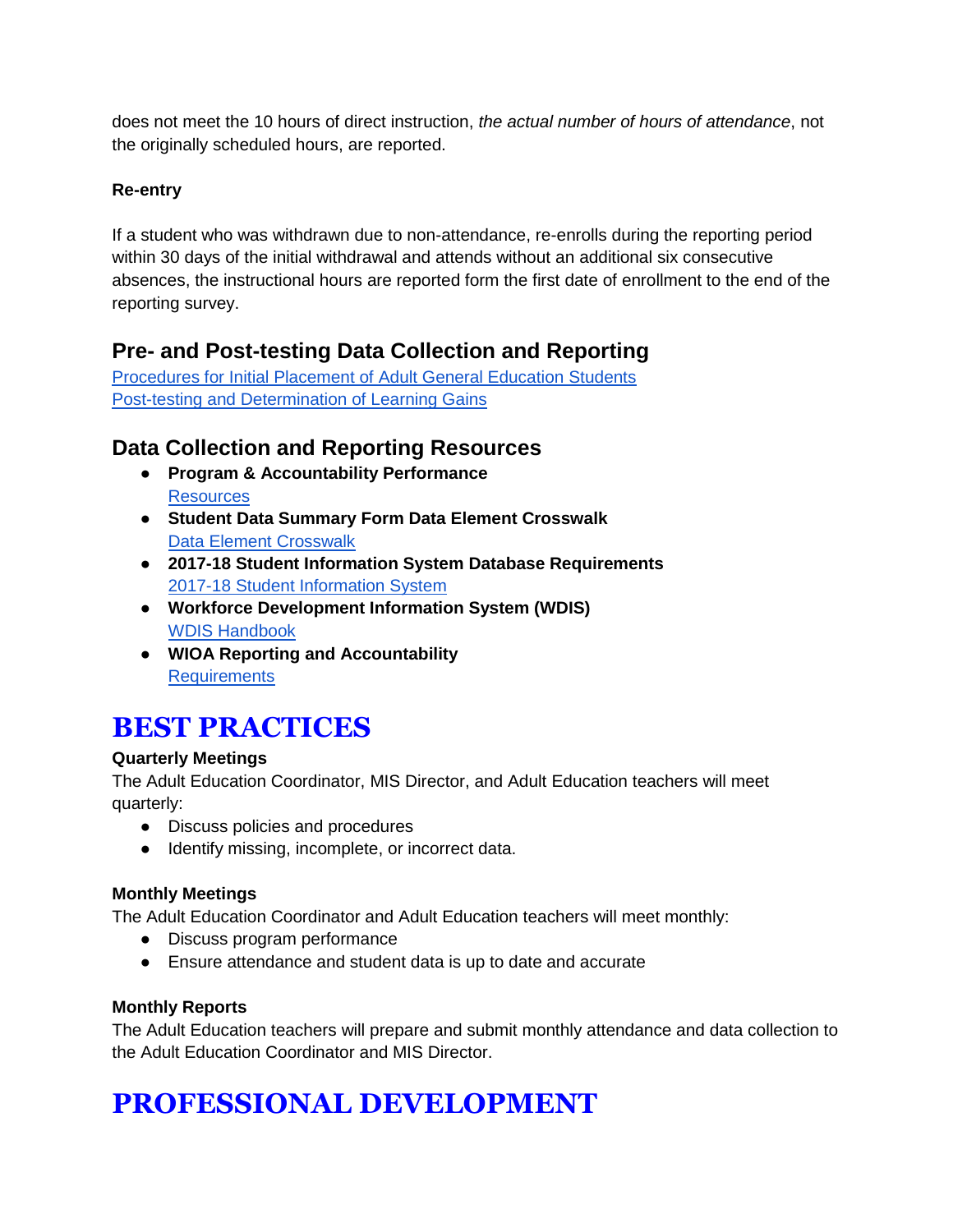#### **Local Level Electronic Gradebook**

Access the link below for training on the Franklin County School District's electronic gradebook, FOCUS:

<https://training.focusschoolsoftware.com/moodle/>

## **FDOE and State Level Professional Development Organizations IPDAE**

IPDAE (Institute for the Professional Development of Adult Educators) is a resource center that offers information, training and professional development resources for adult educators. <http://floridaipdae.org/>

## **ED and National Level Professional Development Organizations**

**National Reporting System** Self-Paced Online Course <https://www.nrsweb.org/training-ta/online-courses> **Webinars** <https://www.nrsweb.org/training-ta/webinars>

# **RESOURCES**

**Rule: 6A-6.014**  General Requirements for Adult General Education Program <https://www.flrules.org/gateway/ruleNo.asp?ID=6A-6.014>

#### **Adult General Education Instructional Hours Reporting Technical Assistance Paper**

The Adult General Education Instructional Hours Technical Assistance Paper provides guidance on compliance to school districts and Florida College System institutions on reporting instructional hours in adult general education programs in accordance with 6A-10.0381, Florida Administrative Code (F.A.C.), Registration of Adult Education Students and Enrollment Reporting for Adult General Education Students. <http://www.fldoe.org/core/fileparse.php/5398/urlt/TAP-AGE-InstHrsRptg.pdf>

**2017-18 Workforce Development Information System (WDIS)**

[WDIS Database Handbook](http://www.fldoe.org/accountability/data-sys/CCTCMIS/dcae-dis/1718-WDIS/index.stml)

**FDOE Program & Accountability Performance Resources** [Florida Department of Education Career & Adult Education Program & Accountability](http://www.fldoe.org/academics/career-adult-edu/adult-edu/resources.stml)  [Performance Resources](http://www.fldoe.org/academics/career-adult-edu/adult-edu/resources.stml)

**FDOE DCAE Policies, Procedures and Protocols**